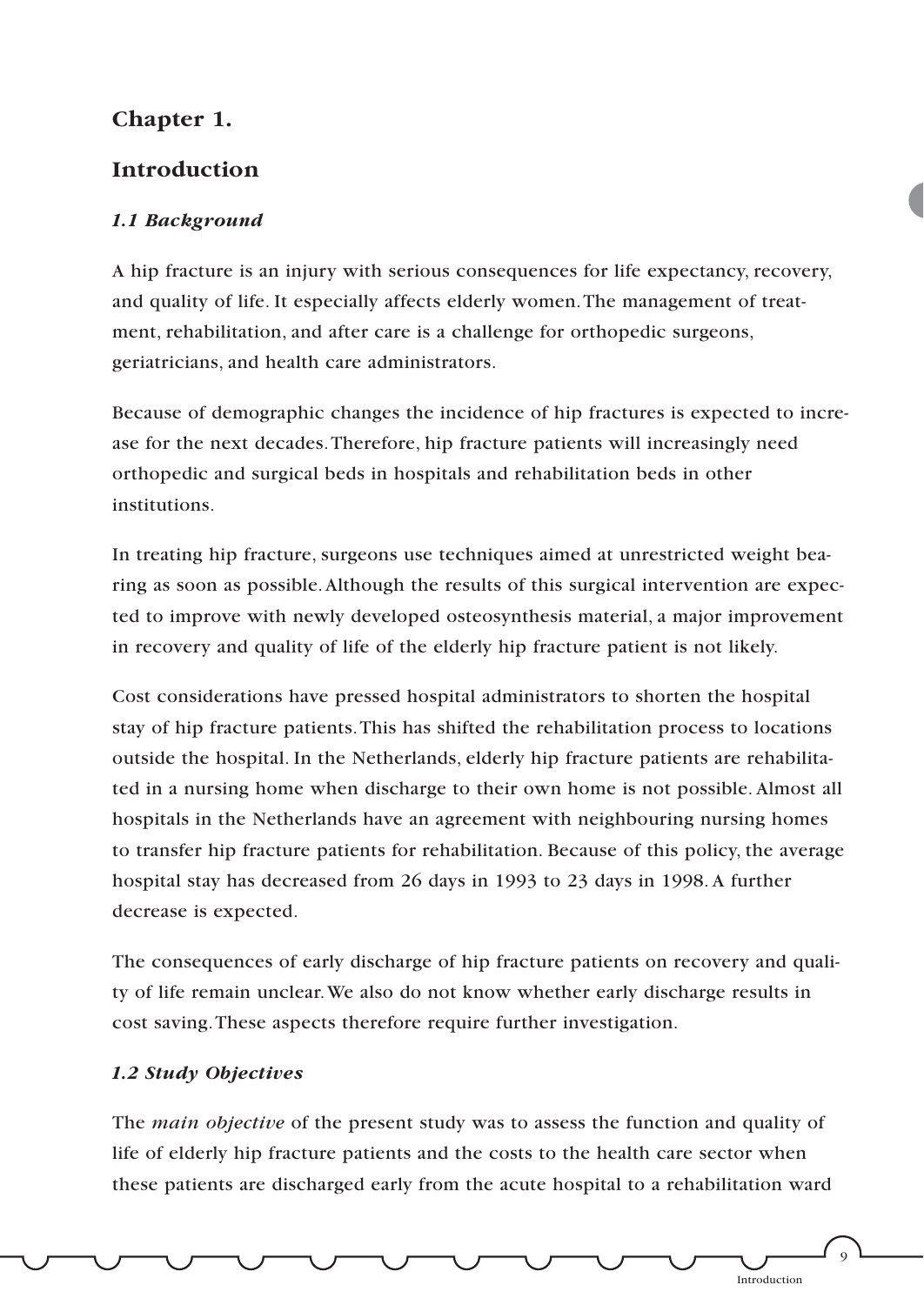of a nursing home.

*Secondary objectives* were to prospectively investigate characteristics and outcomes of elderly hip fracture patients in detail and to determine which measurement instruments are most appropriate for assessment of outcome during follow-up.

The study therefore aims at answering the following *questions:*

Q 1.What is the *outcome* of elderly hip fracture patients in regard to mortality, recovery of function and quality of life?

Q 2.What are the *effects of early discharge* from hospital on mortality, recovery of function and quality of life?

Q 3. Does accelerated discharge result in a *reduction of costs*?

Q 4.What *complications* occur after surgery for hip fracture and does early discharge change the number and nature of complications?

Q 5.Which *measurement instruments* are appropriate to measure recovery in regard to function and quality of life?

### *1.3 Study Design*

In order to address the study questions, a " before and after" study design was developed that corresponded to an organisational change from conventional to accelerated discharge arrangements. Randomisation of patients was not considered feasible since the change from conventional to accelerated discharge arrangements required organisational adjustments that made a simultaneous offer of both service models not possible.

A sample size of 2 x 100 patients was calculated to provide 80% power to detect a reduction in hospital stay of 5 days. Between October 1996 and October 1998, we prospectively recruited consecutive patients, who had been admitted with a fresh hip fracture to the University Hospital or a general hospital (Havenziekenhuis) in Rotterdam, the Netherlands. Patients under 65 years of age and patients with a hip fracture because of metastatic cancer or multitrauma were excluded.

A group of 100 patients were followed up to 4 months after hospital admission with the conventional discharge policy.Thereafter the discharge policy was changed for the next 100 studied patients (actually, the realized number was not exactly 100 but 102 and 106 respectively). Discharge was accelerated by measures, which were

10

Introduction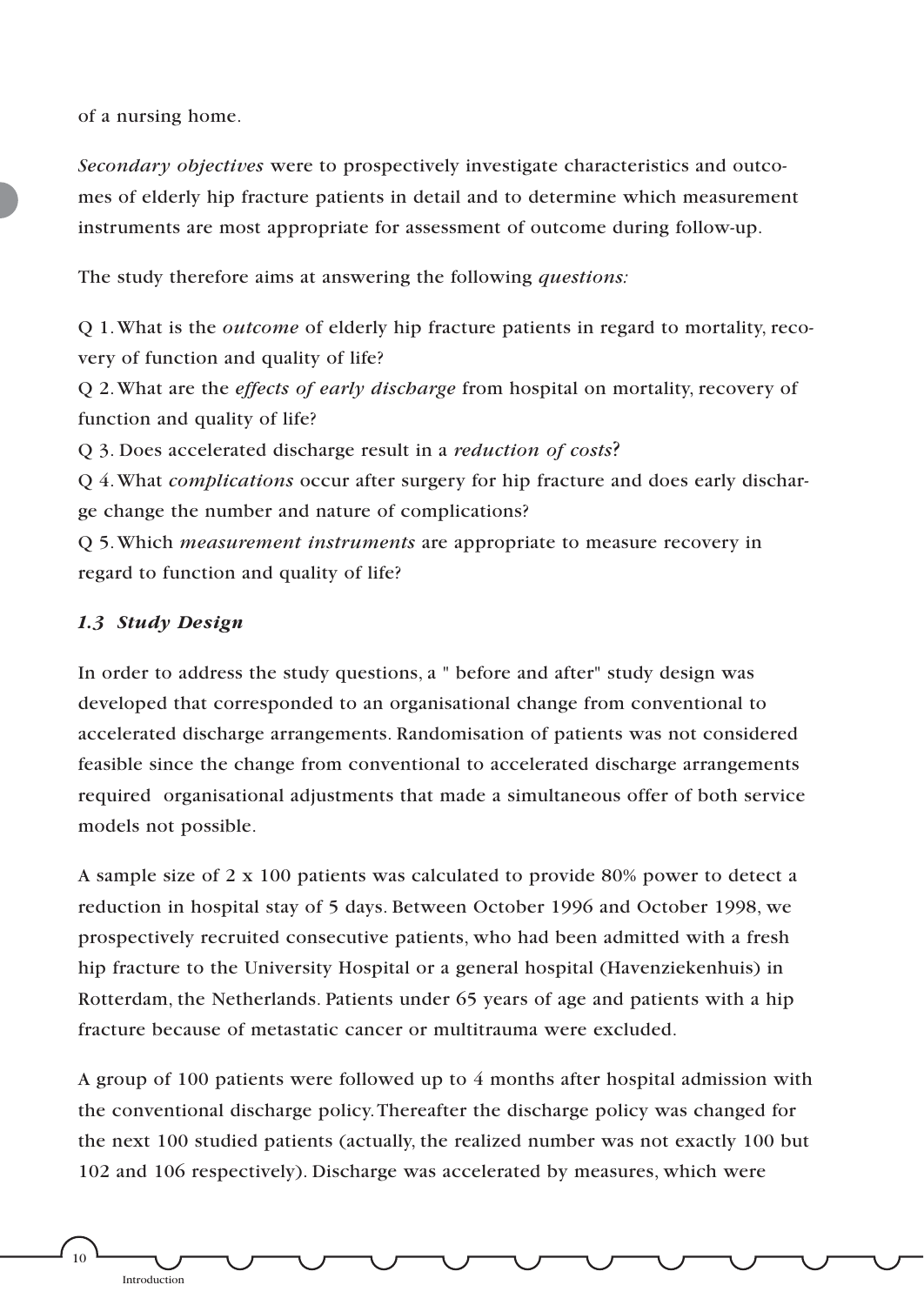initiated by the investigator and executed by the hospital staff.These included a protocol in which ward physicians were encouraged to make a decision regarding the discharge destination on day 5 postoperatively. Procedures for the indication for type of care both for discharge home or transfer to the rehabilitation ward of the nursing home were speeded up (only one nursing home was involved: Antonius-Binnenweg, Rotterdam).

We selected a follow-up of 4 months because no further recovery could be expected after this period. Moreover, mortality declines in line with the general population mortality rate at 3-8 months after injury. One investigator interviewed and evaluated all patients at 1 week, 1 month, and 4 months after admission to the hospital. Walking ability, basic and instrumental activities of daily living, and health-related quality of life were evaluated.Two functional status measure instruments (Rehabilitation Activities Profile and Barthel Index) and two generic health-related quality of life instruments (Nottingham Health Profile and COOP/WONCA charts), were compared on their performance in regard to score distribution, internal consistency, construct validity, and sensitivity to change.

All medical events up to 4 months after surgery that required nurse-physician monitoring or therapeutic intervention were recorded as complications.

Costs were studied from a societal perspective. Real costs were estimated based on a detailed measurement of investments in manpower, equipment, materials, housing and overhead. Fees and charges were only used in case of uncommon interventions and standard laboratory analyses. Medical costs were included as well as the costs borne by the patient and family (e.g. costs of informal care and travelling). Costs were estimated for a 7-month period, 3 months pre-operatively and 4 months postoperatively.

#### *1.4 Structure of the thesis*

Chapter 2 is a literature review on incidence, determinants, length of hospital stay, rehabilitation programmes and costs of hip fracture patients.

The remaining chapters contain the results of our study. First the characteristics and outcomes of a group of 102 elderly hip fracture patients are described which are discharged from hospital according to the current policy in the Netherlands

11

Introduction